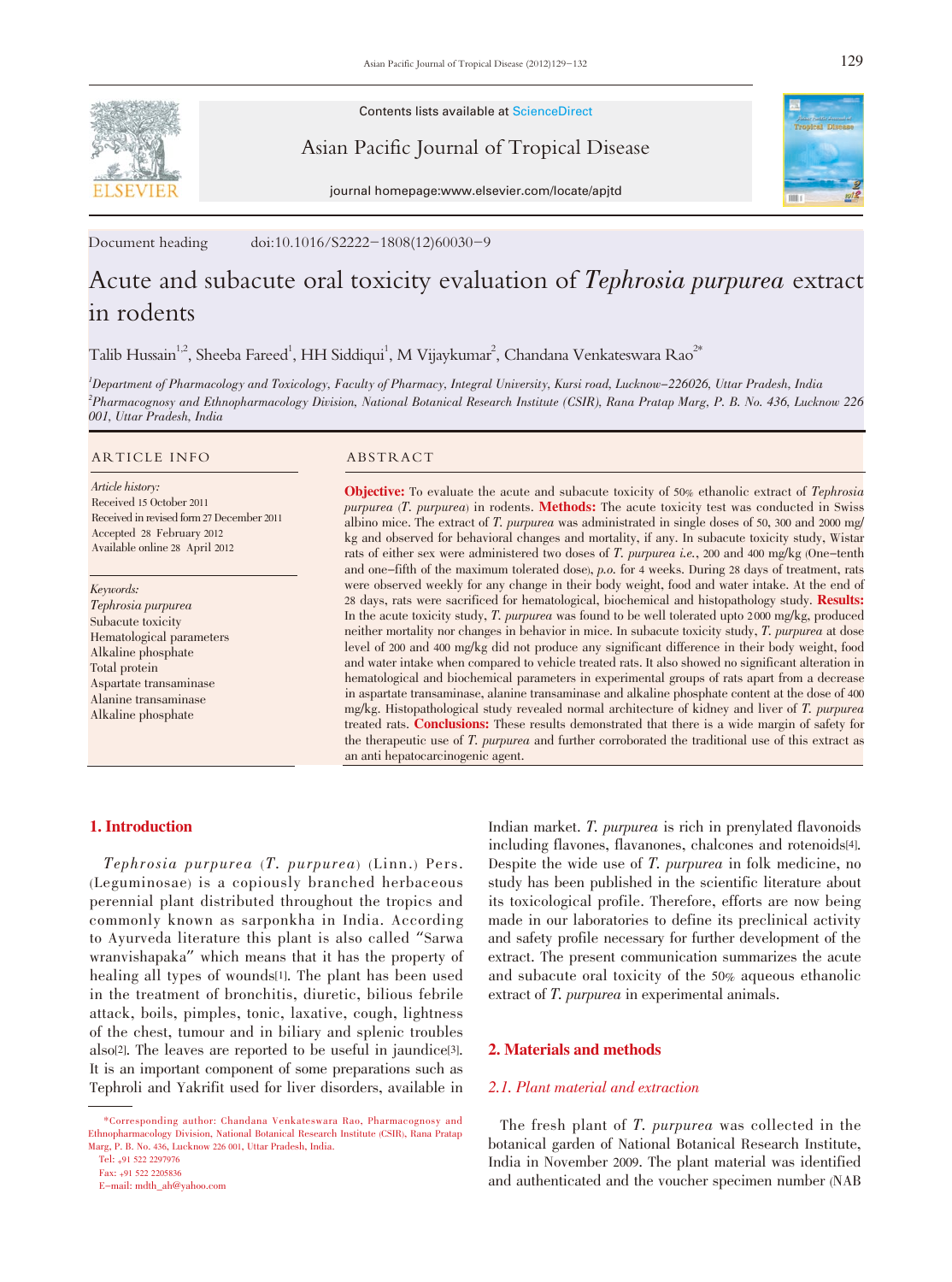200497) was deposited in the departmental herbarium. The coarsely powdered material was exhaustively extracted thrice with 50% aqueous ethanol; the yield of T. purpurea was 6.28% (w/w). The high performance thin layer chromatography studies of the T. purpurea along with rutin (SD Fine-Chem Ltd, Mumbai) were carried on pre-coated silica gel plate (Merck 60 F254) as the stationary phase and ethyl acetate: formic acid: acetic acid: water (100:11:11:27) as the mobile phase. These plates were observed at UV light at 254 nm and were scanned on TLC scanner III using winCAT software. The yield of rutin was found to be 1.47%.

# 2.2. Animals

Wistar albino rats (150-170 g) and Swiss albino mice (25-30 g) procured from Central Drug Research Institute, Lucknow, India of both sexes were housed separately in polypropylene cage at temperature of (22  $\pm$  2) °C and 50-60% relative humidity, with a 12 h light/dark cycle respectively, for one week before and during the experiment. Animals were allowed to access standard rodent pellet diet (Dayal animal feed, India) and drinking water. Food was withdrawn for overnight before the experiment though water was allowed ad libitum and allocated to different experimental groups. The dosing volume was not exceeded 1 mL/100g body weight. All studies were performed in accordance with the guide for the care and use of laboratory animals, as adopted and promulgated by the Institutional Animal Care Committee, CPCSEA, India (Reg. No. 1213/ac/2008/CPCSEA/IU).

#### 2.3. Acute toxicity study

Acute oral toxicity of the 50% aqueous ethanolic extract of T. purpurea was evaluated in Swiss albino mice of either sex (25-30 g), as per OECD guideline (Organization for Economic Co-operation and Development, Guideline-423, adopted on 17th December, 2001) with slight modifications. Twenty four animals were equally divided into four groups  $(n=6)$  as per sex. The extract was administered in 0.3% carboxy-methyl cellulose (CMC) suspension at doses of 50, 300 and 2 000 mg/ kg, whereas the control group received the CMC suspension only. Food or water was withheld for a further 1-2 hours after drug administration. Mice were closely observed for the initial 4 h after the administrations, and then once daily during the following days. The behavioural changes closely observed for were: hyperactivity, ataxia, tremors, convulsions, salivation, diarrhoea, lethargy, sleep and coma. Total observation period for eventual mortality was 14 days[5]. One-tenth and one-fifth of the maximum tolerated dose of the extract (2 000 mg/kg) tested for acute toxicity was selected for the subacute toxicity study i.e., <sup>200</sup> and <sup>400</sup> mg/kg.

# 2.4. Subacute toxicity study

Thirty rats (150-170 g) were randomly assigned into three groups  $(n=10 \text{ or } n=5/\text{sex})$ , five females (nulliparous and nonpregnant) and five males were housed separately as per sex in each group. OECD guideline was followed during the study with slight modifications. Treatments were administered orally once a day for 4 weeks. The Group I rats served as control, Group II and III received T. purpurea at doses of <sup>200</sup> and 400 mg/kg (One-tenth and one-fifth of the maximum tolerated dose), respectively. All rats were observed daily for

physiological and behavioural changes. Rat that died during the test period was tested pathologically, and all animals were examined at the end of the test period.

# 2.5. Observation and examination methods

Clinical signs were observed at least once a day during 28 days of dosing. Body weights, water and food intake were measured once a week by using digital Feeding and Drinking Analyser (Ugo basile, 41700, Italy). They were fasted overnight prior to blood collection by retro-orbital technique on 29th day of the study. Hematological analysis was performed using an automatic hematology analyzer (Medonic CA620, Boule, Sweden). The parameters included: red blood cell (RBC) count, hemoglobin (Hb), hematocrit (Ht), mean corpuscular volume (MCV), mean corpuscular haemoglobin (MCH), mean corpuscular haemoglobin concentration (MCHC), platelets (PLT), leukocyte (WBC) count, neutrophil, eosinophil, basophil, lymphocyte and monocyte counts. For biochemical analysis, blood was centrifuged at 3 000 rpm for 10 min. Serum was separated and assayed by using diagnostic kits for glucose, creatinine, blood urea nitrogen (BUN), total bilirubin (TB), aspartate transaminase (AST), alanine transaminase (ALT), alkaline phosphate (ALP), total cholesterol (TC), total protein (TP) and albumin (ALB). After blood collection, animals were sacrificed for isolation of kidney and liver to observe histopathological changes, if any. The kidney and liver were dissected out and were fixed in 10% formalin solution. Paraffin sections were made and stained with haematoxylin and eosine for detailed histopathology study<sup>[6]</sup>. The values were represented as mean  $\pm$  SEM. Analysis of variance (ANOVA) test was followed by individual comparison by Newman-Keuls test using Prism Pad software (version 3.0) for the determination of level of significance. The P-values of <0.05 are considered significant for the experiment.

# 3. Result

#### 3.1. Acute toxicity study

Mice administered with T. purpurea upto 2000 mg/kg did not show any kind of abnormal behaviour, during initial 4 h after drug administration. No mortality was observed during <sup>14</sup> days after treatment with T. purpurea in either sex.

#### 3.2. Subacute toxicity study

No significant differences either in control or T. purpurea treated group of both sexes were noticed in body weight, food and water intake (data not shown). As summarised in Table 1, extract treatments did not significantly change the level of RBC, Hb, Ht, MCV MCH, MCHC, PLT, WBC and DLC. It is apparent from Table 2 that the serum levels of glucose, creatinine, BUN, TB, TC, TP and albumin were not altered while AST, ALT, ALP content was slightly decreased in group III rats, however it was within the normal range. Histopathological features of control and T. purpurea treated (200 and 400 mg/kg) rats revealed the absence of any gross pathological lesion in kidney and liver (Figure 1).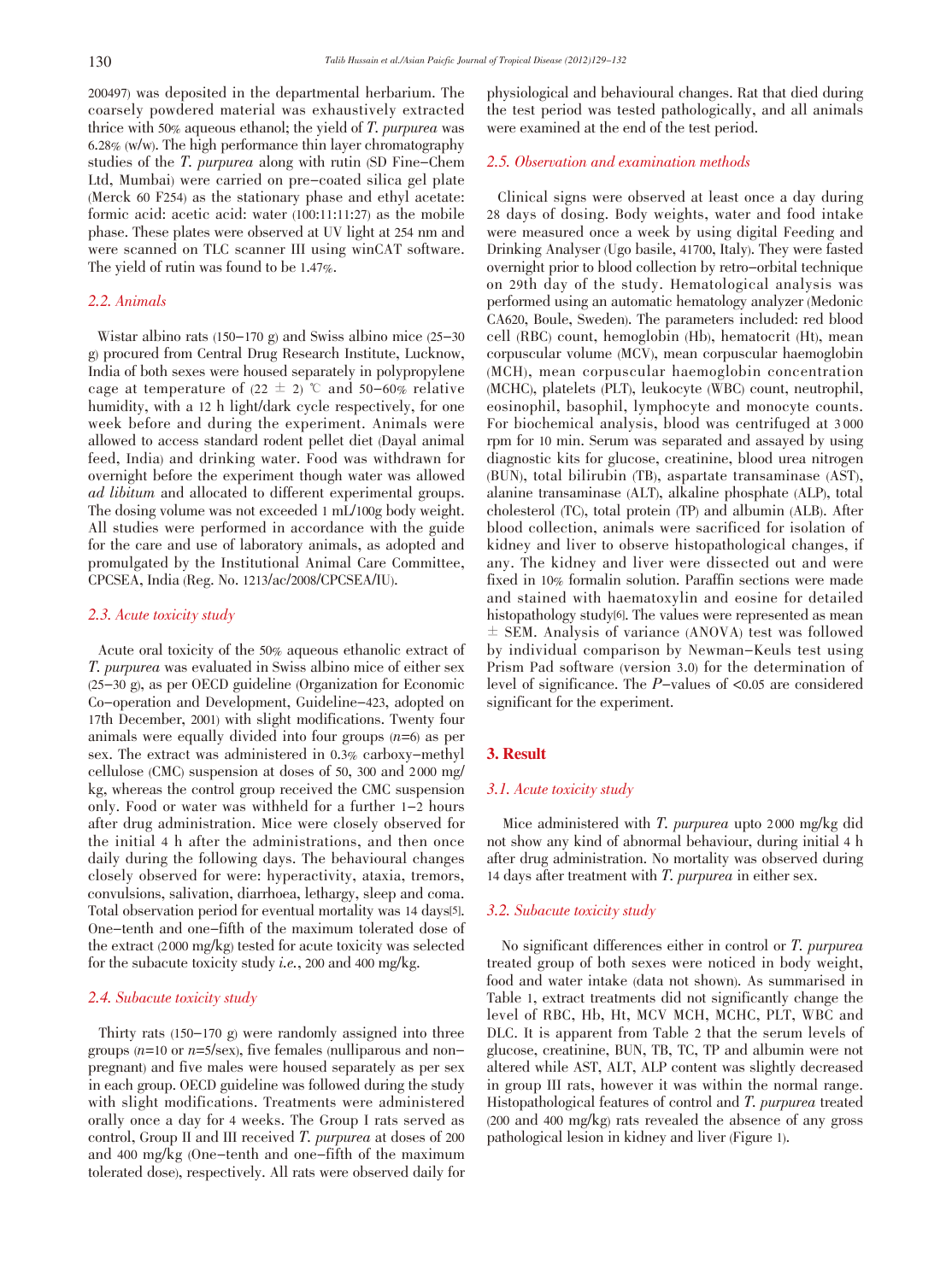| <b>Table 1</b>                                                                                          |  |
|---------------------------------------------------------------------------------------------------------|--|
| Effect of T. purpurea on hematological parameters of rats in subacute toxicity (mean $\pm$ SEM, n= 10). |  |

| Parameters              | Control group      | <i>T. purpurea</i> treated group  |                                   |
|-------------------------|--------------------|-----------------------------------|-----------------------------------|
|                         |                    | $200 \frac{\text{mg}}{\text{kg}}$ | $400 \frac{\text{mg}}{\text{kg}}$ |
| RBC $(\times 10^6/\mu)$ | $8.24 \pm 0.35$    | $8.92 \pm 0.87$                   | $9.27 \pm 1.13$                   |
| Hb(g/dL)                | $15.12 \pm 1.02$   | $15.82 \pm 0.97$                  | $15.71 \pm 1.08$                  |
| $Ht$ (%)                | $49.41 \pm 2.45$   | $51.63 \pm 3.34$                  | $51.37 \pm 3.61$                  |
| PLT $(\times 10^3/\mu)$ | $806.20 \pm 89.73$ | $833.5 \pm 87.81$                 | $787.74 \pm 76.38$                |
| $MCV$ (fL)              | $51.21 \pm 5.04$   | $50.06 \pm 4.32$                  | $51.61 \pm 5.41$                  |
| $MCH$ (pg)              | $17.96 \pm 1.23$   | $19.12 \pm 2.21$                  | $18.15 \pm 1.76$                  |
| $MCHC$ ( $g/dL$ )       | $35.41 \pm 3.51$   | $34.36 \pm 4.72$                  | $36.17 \pm 4.12$                  |
| WBC $(\times 10^3/\mu)$ | 7.27 $\pm$ 1.34    | 7.59 $\pm$ 1.37                   | $6.89 \pm 0.93$                   |
| Neutrophils $(\%)$      | $23.61 \pm 2.13$   | $22.93 \pm 3.74$                  | $24.79 \pm 3.64$                  |
| Eosinophils $(\%)$      | $1.47 \pm 0.55$    | $1.65 \pm 0.62$                   | $1.23 \pm 0.45$                   |
| Basophils $(\%)$        | $0.00\pm0.00$      | $0.00\pm0.00$                     | $0.00\pm0.00$                     |
| Lymphocyte $(\% )$      | $69.82 \pm 6.53$   | $67.96 \pm 6.54$                  | $66.34 \pm 6.28$                  |
| Monocyte $(\% )$        | $2.00 \pm 0.48$    | $1.46 \pm 0.39$                   | $1.44 \pm 0.32$                   |

#### Table 2

Effect of T. purpurea on blood chemistry values of rats in subacute toxicity (mean $\pm$ SEM, n= 10).

| Parameters           | Control group    | <i>T. purpurea</i> treated group  |                                   |
|----------------------|------------------|-----------------------------------|-----------------------------------|
|                      |                  | $200 \frac{\text{mg}}{\text{kg}}$ | $400 \frac{\text{mg}}{\text{kg}}$ |
| Glucose $(mg/dL)$    | $72.54 \pm 6.27$ | $68.42 \pm 7.53$                  | $66.32 \pm 8.43$                  |
| Creatinine $(mg/dL)$ | $0.91 \pm 0.06$  | $0.89 \pm 0.05$                   | $0.93 \pm 0.03$                   |
| $BUN$ (mg/dL)        | $19.27 \pm 1.76$ | $18.54 \pm 1.09$                  | $17.86 \pm 1.83$                  |
| $TB$ (mg/dL)         | $0.69 \pm 0.05$  | $0.67 \pm 0.06$                   | $0.62 \pm 0.07$                   |
| AST (U/L)            | $135.4 \pm 7.32$ | $121.3 \pm 6.33$                  | $119.3 \pm 6.17$                  |
| $ALT$ (U/L)          | $38.21 \pm 3.56$ | $32.11 \pm 2.65$                  | $30.15 \pm 2.29*$                 |
| ALP(U/L)             | $79.35 \pm 4.43$ | $70.65 \pm 4.32$                  | $66.38 \pm 4.36$                  |
| $TC \, (mg/dL)$      | $56.86 \pm 5.77$ | $57.61 \pm 5.68$                  | $55.84 \pm 5.21$                  |
| TP(g/dL)             | $8.41 \pm 0.23$  | 7.94 $\pm$ 0.23                   | $7.58 \pm 0.78$                   |
| Albumin $(g/dL)$     | $2.66 \pm 0.08$  | $2.74 \pm 0.07$                   | $2.76 \pm 0.06$                   |

\*P<0.05 compared with respective control group.

mg/kg exhibited within the limits of normalcy.



Figure 1. Histopathological picture of liver and kidney of control and experimental group of animals. (A) The section of liver from control animals revealed normal architecture and hepatic cells with granulated cytoplasm; (B) and (C) The section of liver from *T. purpurea* 200 and 400 mg/kg exhibited normal architecture of kidney from control animals showed normal size of glomeruli with normal tubules; (E) and (F) The section of kidney from T. purpurea 200 and 400